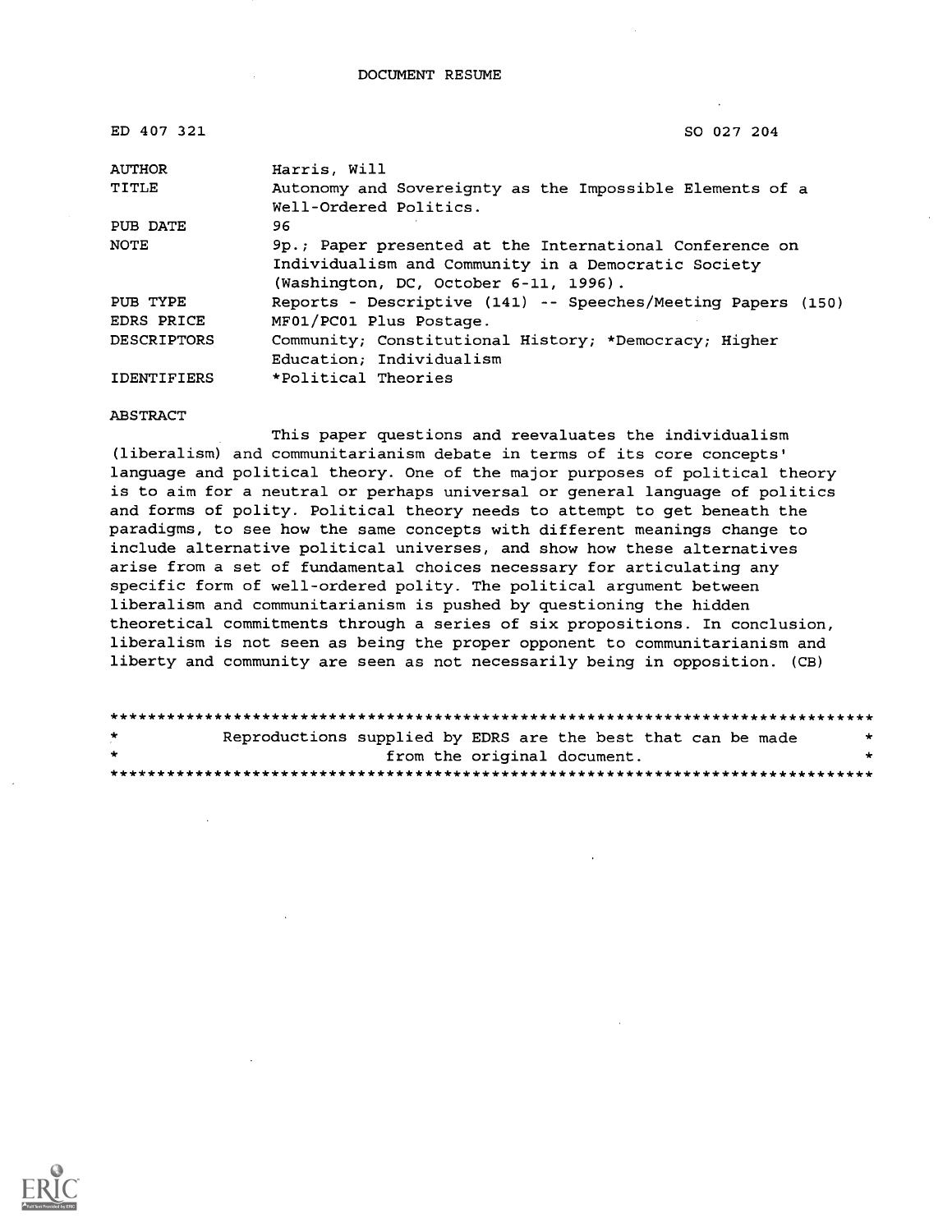# AUTONOMY and SOVEREIGNTY as the IMPOSSIBLE ELEMENTS of a WELL-ORDERED POLITICS

PERMISSION TO REPRODUCE AND DISSEMINATE THIS MATERIAL HAS BEEN GRANTED BY

Rartt s للدليا

Will Harris TO THE EDUCATIONAL RESOURCES INFORMATION CENTER (ERIC)

International Conference on "Individualism and Community in a Democratic Society", Washington, D.C.

October 6-11, 1996

U.S. DEPARTMENT OF EDUCATION Office of Educational Research and Improvement EDUCATIONAL RESOURCES INFORMATION CENTER (ERIC)

This document has been reproduced as<br>received from the person or organization originating it

0 Minor changes have been made to improve reproduction quality.

Points of view or opinions stated in this docu-<br>ment do not necessarily represent official<br>OERI position or policy.

ħ

 $\mathcal{N}_I$ 

ED 407 321

BEST COPY AVAILABLE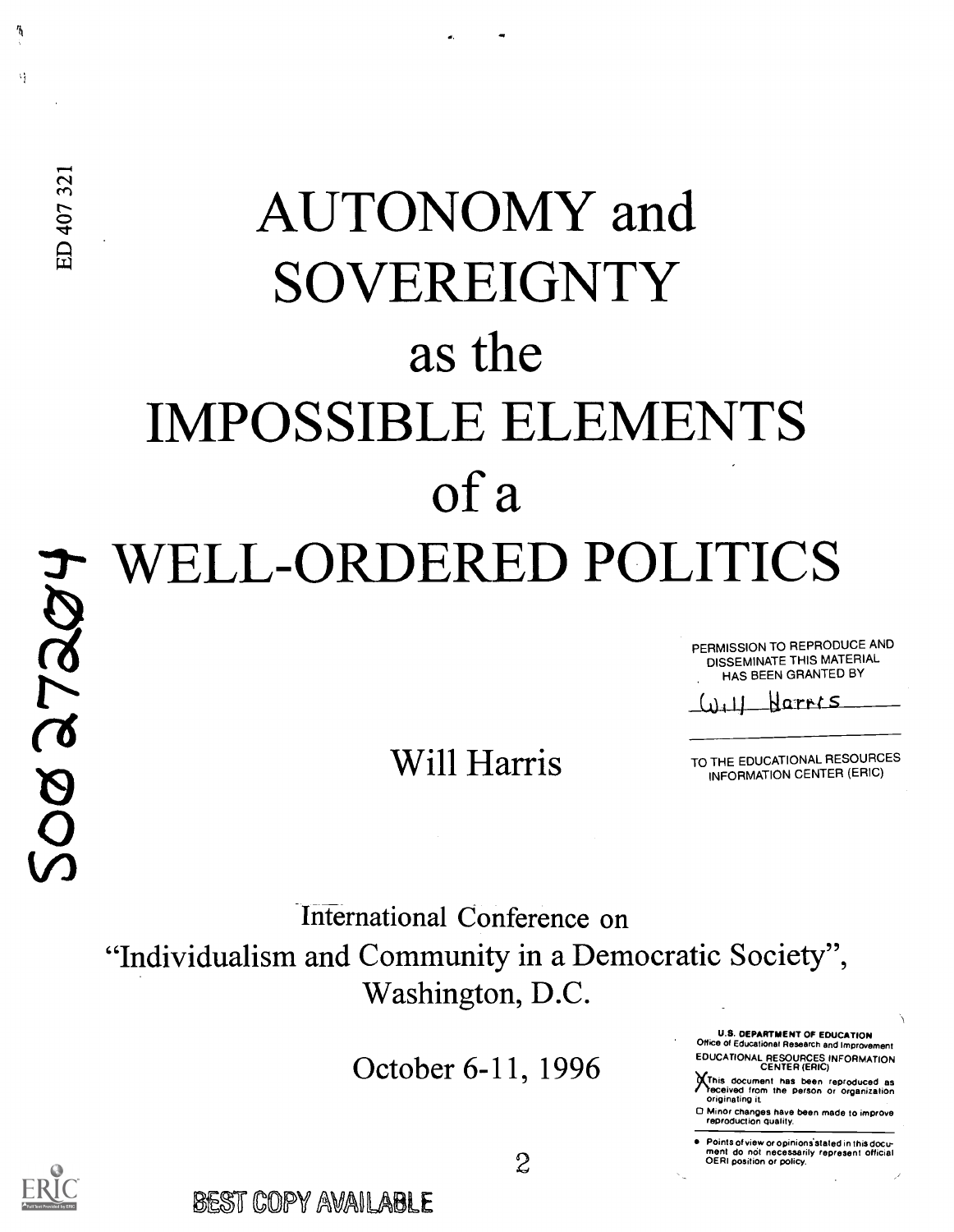#### AUTONOMY and SOVEREIGNTY as the IMPOSSIBLE ELEMENTS of a WELL-ORDERED POLITICS

### Will Harris Political Science Department Director, Benjamin Franklin Scholars UNIVERSITY of PENNSYLVANIA

All rights reserved. Presented at the International Conference on "Individualism and Community in a Democratic Society," Washington, D.C., Oct. 6-11, 1996. Sponsored by the Center for Civic Education and the Federal Center for Political Education of the Federal Republic of Germany.

Sometimes smooth communication is a profoundly misleading attribute of discourse about political things. Using the same words and assembling similar Using the same words and assembling similar sentences, speakers assume that their meaning conveys regularly and faithfully. They have gotten over the barrier of translation. Word for word, the language carries meaning.

But it is often just at this point that the greatest misconceptions are established, through the presumption of commensurateness at the more basic level of what is taken for granted, what goes without saying. This is the level of commitments to paradigm, where we model the political world as if both reason and nature have made it so. And, therefore, all right-thinking persons of good will can be expected to assume the same conditions.

The very same words, however, can attach to fundamentally different ideas and argumentative functions in the minds of those who think from the perspective alternative intellectual systems. In the foundational experience of the United States, the debates between the Antifederalists and the Federalists represent just such alternative commitments to different models of political nature and possibility  $-$  and all of this within essentially the same historical experience. The choices between finding and making a good polity, or between recovery from the past and projection into a future, and the very question of whether political order must be refined from nature

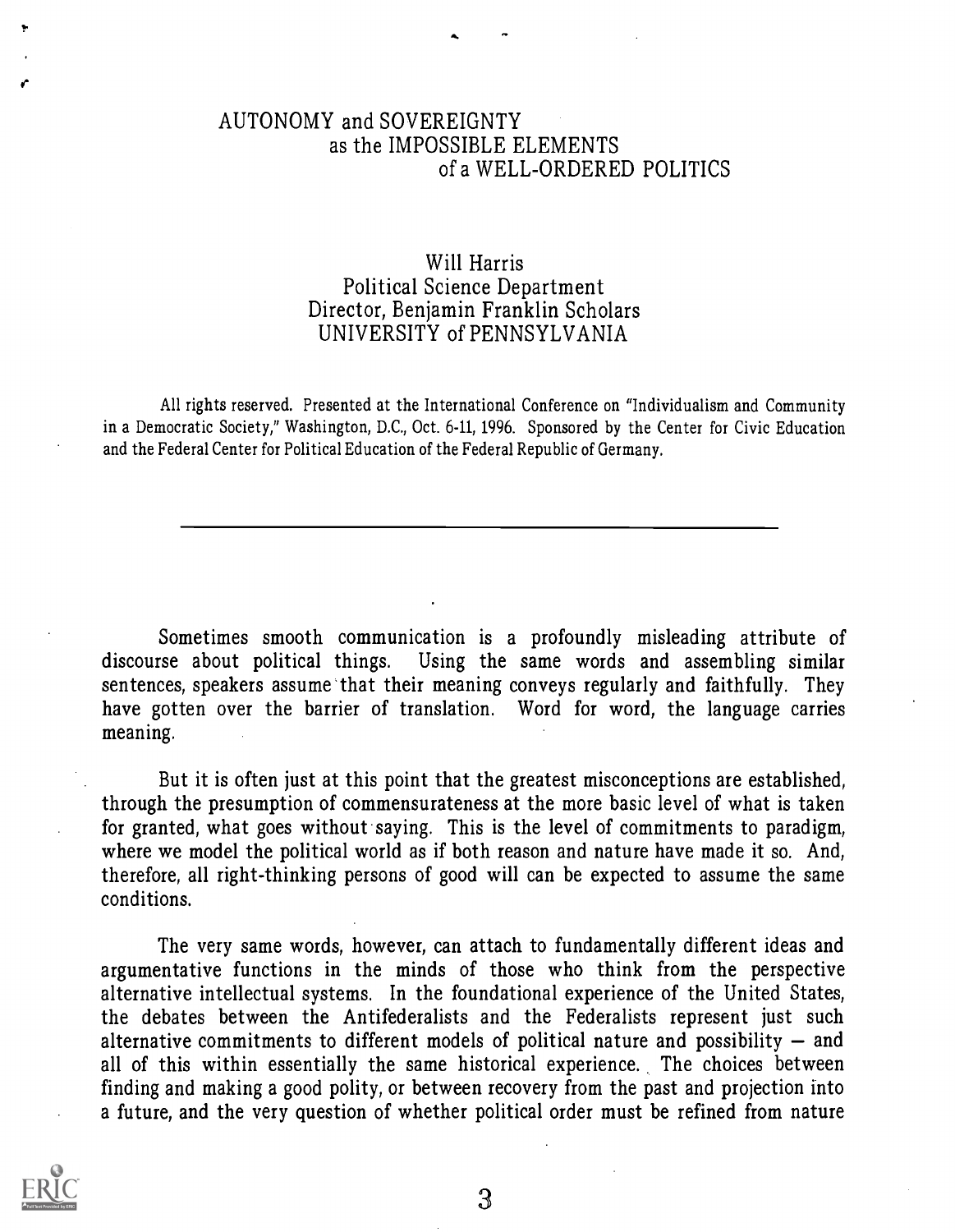or designed from science: these operate at the level of the paradigms of knowledge and politics which seemed to have evolved out of synchronization with each other without any acknowledgement of the disjunction. These systematic, founding differences still condition American political disagreements within the Constitution's universe.

If this observation could be apt for the constitutional theorists within one tradition, it is even more likely that the phenomenon operates today under the international acclamation of "democracy" as synonymous with all rational and good forms of polity, across much greater space and time. By our casual agreement, we may be doomed to a sort of befuddlement to which we are blind. A sort of fuzzy discord, then, may issue precisely from our consensus.

And yet one of the major purposes of political theory itself is to aim for a neutral (or perhaps universal or general) language of politics and of forms of polity. Surely, there may be problems from too much self-satisfaction in gaining a language like this, but it is certain that the goal itself is not about achieving such befuddlement and discord. So if it is to aim appropriately, political theory needs to attempt to get beneath the paradigmatic commitments, to see how the same concepts with different meanings pivot to entail alternative political universes, and perhaps even to show how these alternatives arise from a set of fundamental choices necessary to articulating any specific form of well-ordered polity.

In an endeavor to turn an upside-down world upside-down again, it is better then to encourage dispute at just this level of the taken for granted, pushing political argumentation to question the hidden pedigree of theoretical commitments.

What I write in this essay, therefore, may appear to be purposefully provocative or unsettling. It is categorical in style, in part because I want to address categorical mistakes and to reverse false dichotomies. Further deliberation will possibly produce a more muted or deft account of these things that I am presenting here. But the overall objective is to propose a kind of geometry of constitutional order, consistent with a reflective science of politics, where compelling inferences can be drawn from fundamentals and more comprehensive knowledge of public life can be re-composed from elements. The aim is both to allow more persuasive affirmative accounts of existing constitutional orders, and in the accounting to sustain a vision for what might be serious and attractive alternatives. This, ultimately, is what constitutional thought is all about.

Nearly everyone who investigates the contemporary debate about liberalism and communitarianism seems to conclude that there is something profoundly unsatisfying about it. It is often best to start with a simple observation of a puzzle like this. The problem, I propose, is that the discourse here is not well-organized theoretically; the issues themselves are not structured according to any basic strategy of political



Ł.

[ WILL HARRIS, Autonomy and Sovereignty as the Impossible Elements of a Well-Ordered Politics - p. 2]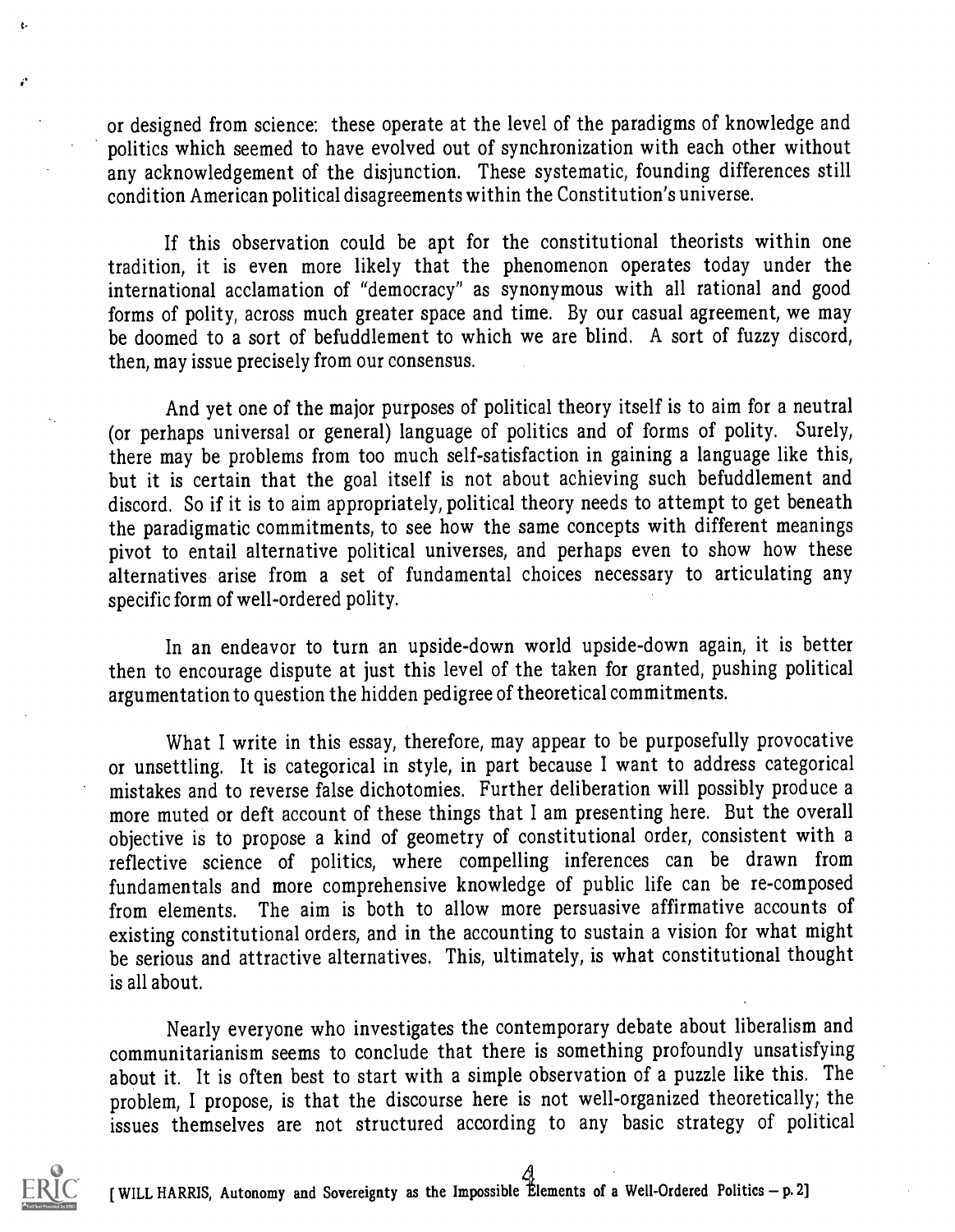explanation or purpose. Raucous differences of opinion stem more from category mistakes and conceptual mismatches than they do from theoretical distinctions or from alternatives in the way we would constitute civic life. There are both interpretive and constitution-making debates to be had, but their real stakes are only vaguely in evidence.

In the remainder of this essay, I will set out a series of propositions that I hope will begin to elucidate these stakes, or at least attempt to show how someone else with greater theoretical facility might go about it. There are two simple conclusions: it is nonsensical to say that liberalism is the proper opponent to communitarianism; and it is not a fact that liberty and community are in opposition. But I will not make these conclusions directly.

1. The very possibility of politicalness arises only from, first, taming two elemental theoretical states  $-$  autonomy and sovereignty  $-$  and, then, crossing the results. Neither of these wild states alone, in their pure forms, could actually be present in the world; the one would implode on itself, and the other would explode into everything.

By "autonomy," I mean absolute singularity. This entails complete separateness, utter privacy, where one has not only the capacity of self-determination (literally, giving law to oneself) but also self-making. By "sovereignty," <sup>I</sup> mean absolute collectivity (not the watered-down, metaphorical version of international-relations specialists). This involves a power of wholeness which is both comprehensive in what it encompasses and complete in what it knows. Sovereignty is not only the power to declare law but also to make and re-make the terms by which law is declared.

Autonomy and sovereignty, as elemental states, exist only in concept, as abstractions from the extreme conditions of possibility. No politics is conceivable in the full presence of either, for pure freedom and pure power leave no room for public deliberation. Politics is constituted only when these wild states are given limits. But for each element, having no limits that are not of its own instigation and possible refusal is essential to its pure character. So something serene and awesome is compromised when a valid political form comes into being.

Still, the transformation of these elements, their being domesticated and institutionalized, produces a political form which reflects them approximately  $-$  only approximately. It is precisely in the approximation (and in approximateness) that politics is founded; hence the value of moderation as the most essential political value, relic of the terms of a primordial founding. In this way, "liberalism," as the institutional representation of the self-determining individual, and "democracy," as the institutional representation of the whole people, translate the primitive elements into the realm of



5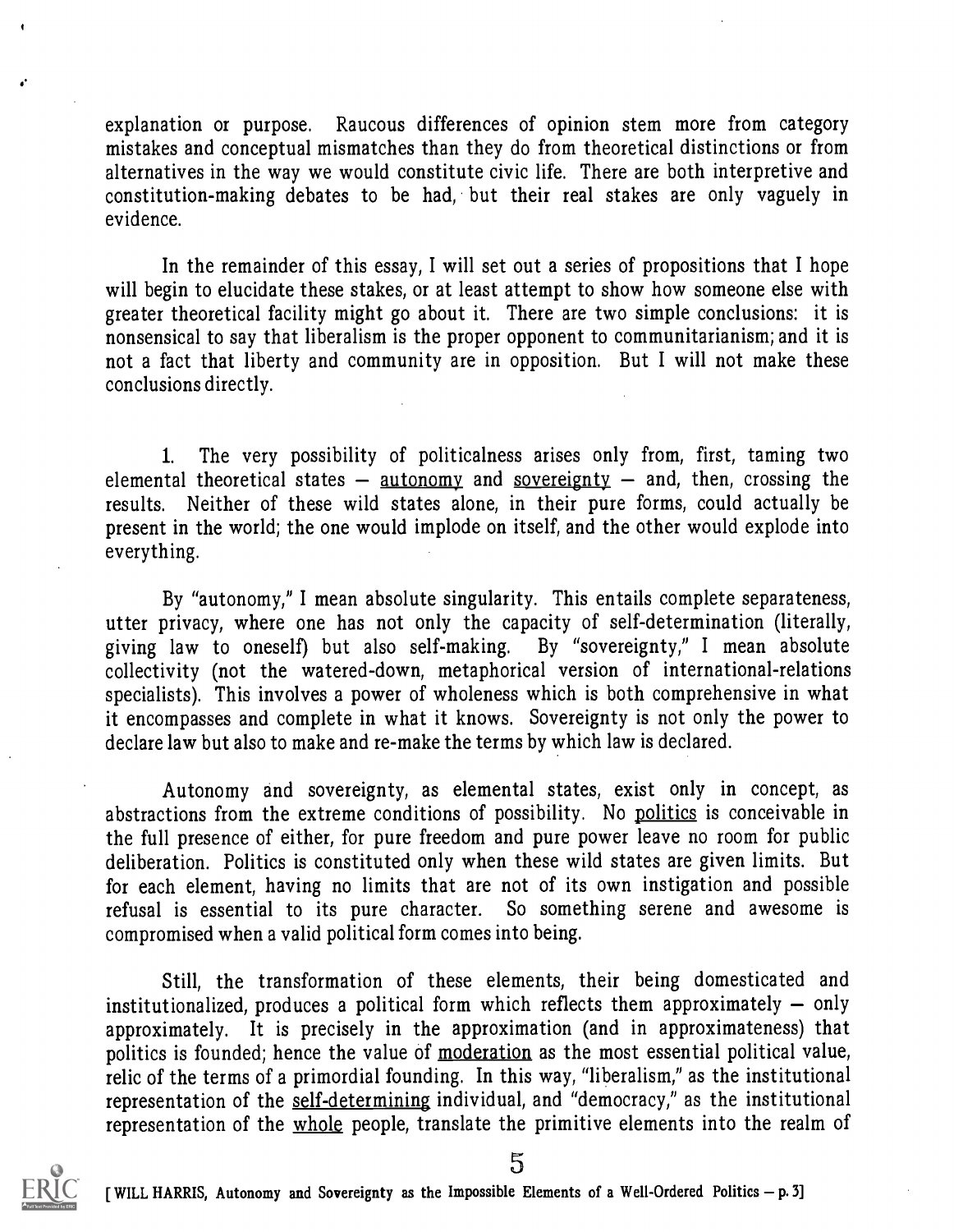complex possibility (i.e., "able to be") from the natural state of potentiality (i.e., "having full power"). As such, politics is given form.

2. As reflections of both autonomy and sovereignty, each of these theories of political form (and, while there are other variants, not every regime's claims for politicalness would be valid on this standard!) incorporates aspects of both elements but in different sequences of priority, such that liberalism becomes individual-centered and democracy becomes collective-oriented. One might note, for instance, that the pivotal term "self-government" means fundamentally different things - individual versus collective freedom  $-$  from the perspective of the (now obviously only metaphorical) liberal "autonomy" or popular "sovereignty."

Democracy, as government by the whole people, forces the constitutional problem of how to make such a regime real in the world, so that consent becomes the basis for institutionalized decisionmaking about public matters. (I should note here that majoritarianism is emphatically not equivalent to democracy. This common but theoretically inexcusable error confuses a worthy and necessary second-order<br>annroximation with the first-order approximation. It would be likewise for approximation with the first-order approximation. electoralism, as a second representation of the people already representing themselves in democratic political form.) But some private rights which may appear like those that would be associated with personal autonomy are entailed precisely because of the approximations. The rights of individuals are deployed to compensate for what is lost in the translation from the sovereignty of the people to democratic institutions; and the rights of minorities are helpful in muting the distortions that come with majoritarian decision making.

In a similar way, liberalism, as government based on the dignity of the individual, also forces the need to show how public authority can be generated and sustained - however derivative it may be from the fundamental commitment to the liberty of the person or, rather, explicitly in order to protect such rights.

Nevertheless, the individual-centered value of private rights under democratic theory and the collective-oriented value of public authority under liberal theory are in either case strained and thinned, or at least highly conditioned in their secondary, derivative state. Presumably, in each case, rights and/or authority are limited in scope to the justification that produced them. Thus, for instance, the right of free speech might have a distinct character if articulated through one theoretical pedigree (selfexpression) and a different character through the other (governmental criticism), or something similar, with real consequences in particular instances. This is the nature of political theory: once justified, as such, rights do not properly extend to every variant of what rights might be, and so also with authority. To conclude otherwise would be to shift back into something like the absolute elemental states again, destroying politics



Ь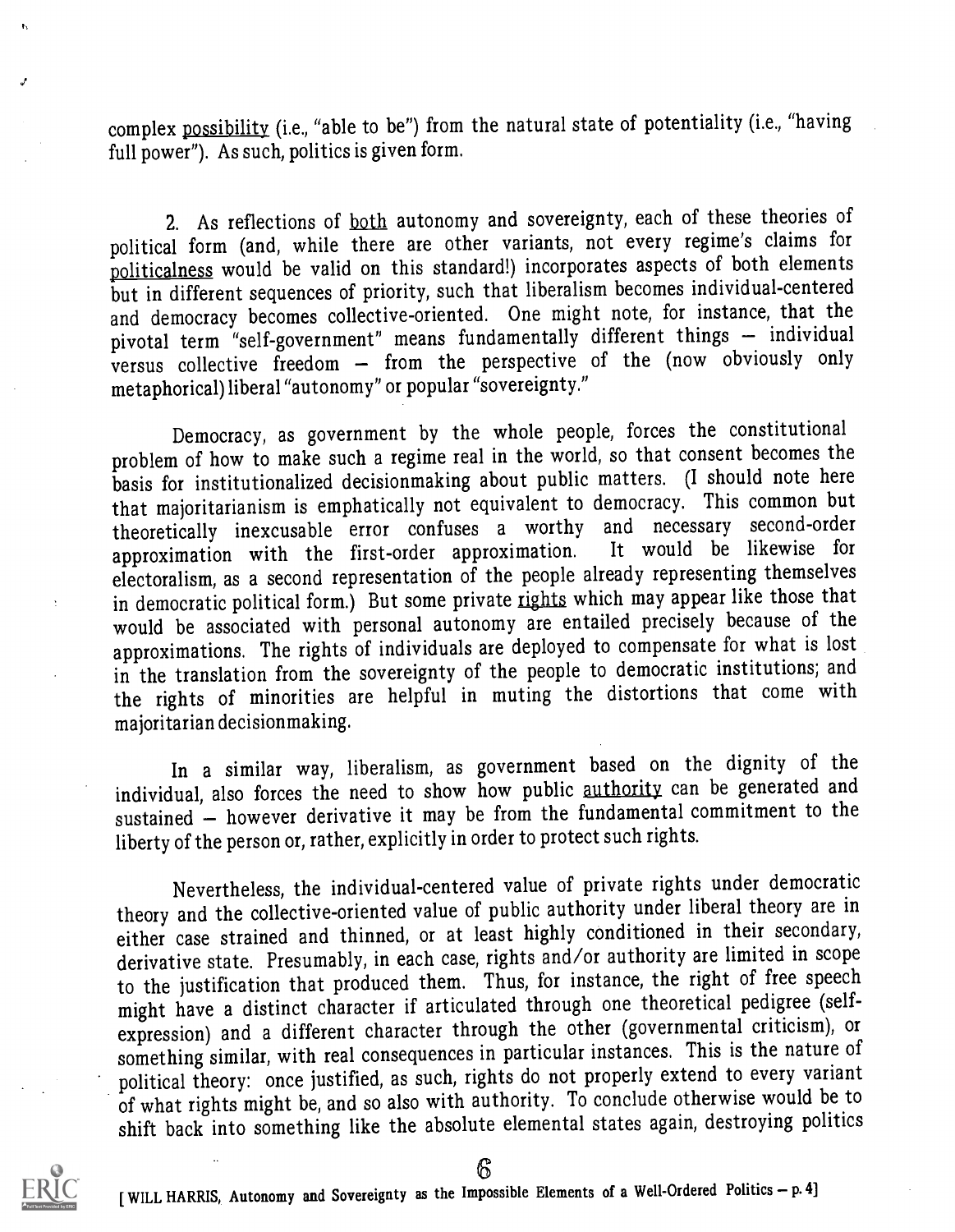#### itself on behalf of its epiphenomena.

3. The effect of these observations is to suggest that further crossing the political forms of liberalism and democracy as separate systems would be a wise constitutional strategy, balancing the approximations, and thereby establishing in the world an even firmer and more comprehensive representation in the elemental states of autonomy and sovereignty. In effect: a double representation of the elements, arranged in theoretical composition, with some interesting and possibly useful redundancies, or at least plural and maybe reinforcing ways of arguing for similar values. Consequently, both individual rights and collective authority could be traced back to the element that most directly sustains it. The effect would be not only to make each more securely established but also more intelligibly explainable. There would also be the effect of putting the two in a more even tension, rendering a kind of uncertainty (appropriate to the value of political moderation and compromise) that would more frequently prompt the need for interpretation..

Maintenance of this equilibrium, then, becomes one of the duties of citizenship and one of the trustee obligations of leadership. This process adds a new level of political discourse  $-$  constitutional inquiry  $-$  beyond the usual policy-making discussions of normal politics. The effect here is to replicate or rehearse, in selfreflective deliberation, the original translation of autonomy and sovereignty into political form. And thus can be achieved the politically freshening and securing consequences of a return to first principles.

4. Keeping liberal democracy as a hybrid of logics in tension, rather than attempting to synthesize the two into some fully resolved single form, creates a complex constitutional dynamic at the core of the enterprise. The result is the establishment of a theoretical framework that is open but still regulated, avoiding the effects of a closed system. And compromise at the level of normal political practices is facilitated because major principles in tension have been coordinated in the political form itself.

But this strategy does more, supplementing the more typical devices of (a) limitations arising from the way powers are defined and (b) competitiveness among institutions exercising authority. The tension between liberalism and democracy as coexistent but independently sufficient political theories supplies a third means to protect liberty and participation, at the same time that it prompts thoughtful interpretation of fundamental values in an always, as yet, unfinished plan whose evolution is spurred by its citizens' search for its meaning in times of constitutional controversy. And so its citizens become implicated in the authorship of their polity, even as they seek recourse in its interpretive possibilities to sustain their individual



[ WILL HARRIS, Autonomy and Sovereignty as the Impossible Elements of a Well-Ordered Politics - p. 5]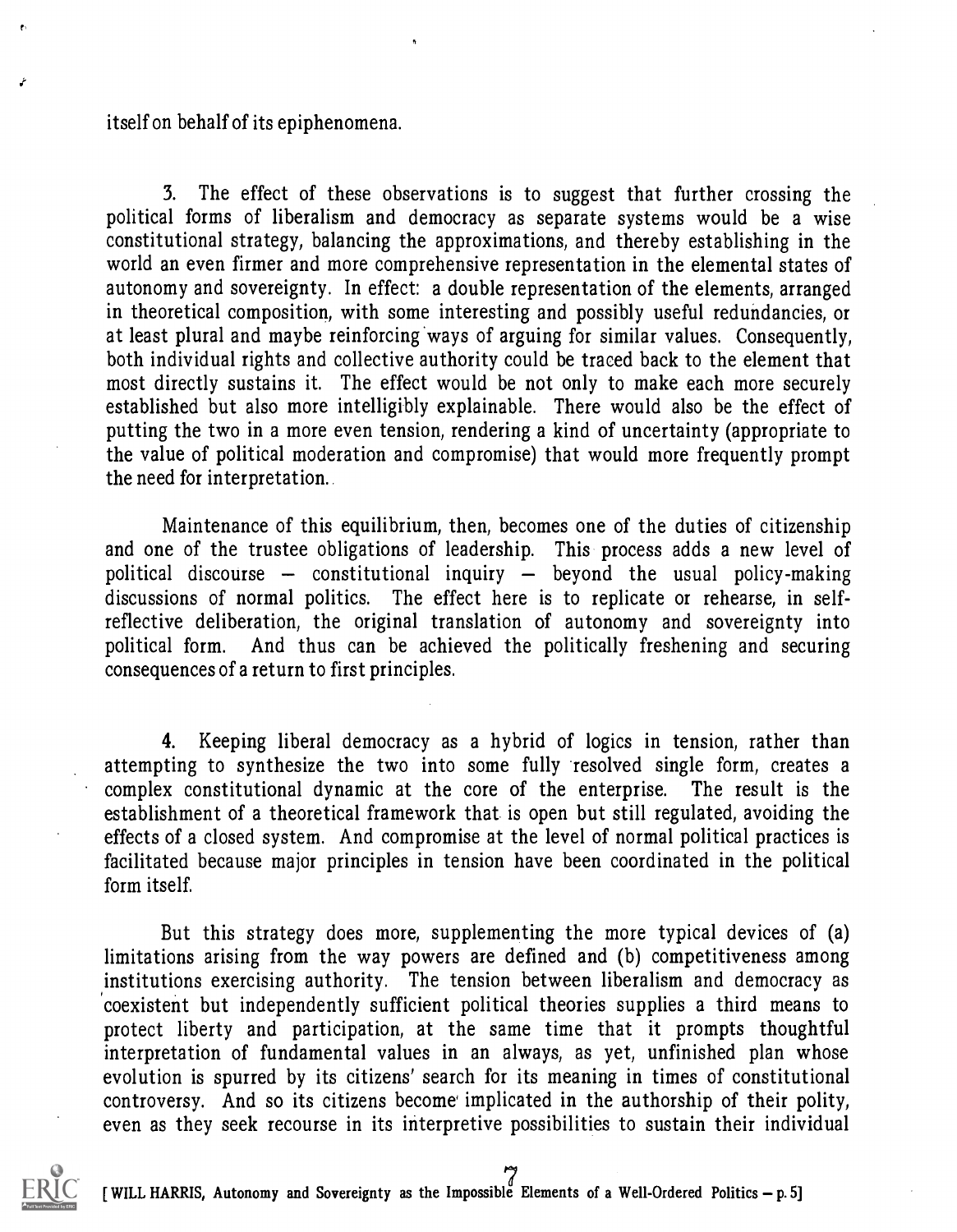#### freedom and collective power.

 $\mathbf{r}$ 

5. Behind all of these considerations, moreover, the strategy of mixing or aligning forms of polity into a theoretical system, subject to interpretation to refine its terms, reinforces the enterprise of constitutionalism itself. Here <sup>I</sup> associate constitutionalism with two propositions: (a) that polities can be composed to achieve well-ordered designs, based on what the Federalist referred to as "reflection and choice;" and (b) that orders of public life can be watched and understood as abstract plans independently of a citizen's participation within them. Constitutionalism is predicated on a politics of human intelligence  $-$  a capacity that both (a) makes and (b) knows, and seeks the science that makes each possible.

Constitutionalism, therefore, provides the occasion to incorporate individuality and collectivity into the political system in a second way, beyond establishing the specific contours of liberalism and democracy. Here, again, is a term with double and incommensurate meanings which hint at the deep theoretical commitments: "popular sovereignty." In the context of democratic theory, the term obviously refers to policies of government based on the consent of the governed. And in the context of a theory of constitution-making, the term refers to the right of the people to abolish and reconstitute their forms of polity whenever they determine that their happiness and safety require it, as John Marshall said. At the very edge of politics, and perhaps beyond, constitution-making reinvokes elemental sovereignty again. Or at least the possibility of this transformative move lies at the base of the justification for the constitutional order. Interestingly, this serves to sustain an argument about the foundations of the system rather than to destabilize it.

And at this same level of constitutionalism, elemental autonomy is also approached from within the system by the necessary freedom of each citizen to be able to imagine comprehensive alternatives to the constitutional order. Similarly to its equivalent on the side of sovereignty, this freedom is implicated indirectly as part of an account of an individual's putative assent to the Constitution. For how could a person be considered to have the capacity to endorse a constitutional order if he or she did not also have the ability to conceive of other options?

6. Individualism and communitarianism, as central themes of an account of politics, however, do not provide this rich interplay. In opposition, they are unidimensional brute forces, supplying at best a static or contrived balance of political principles, each straining to trump the other.

Why?

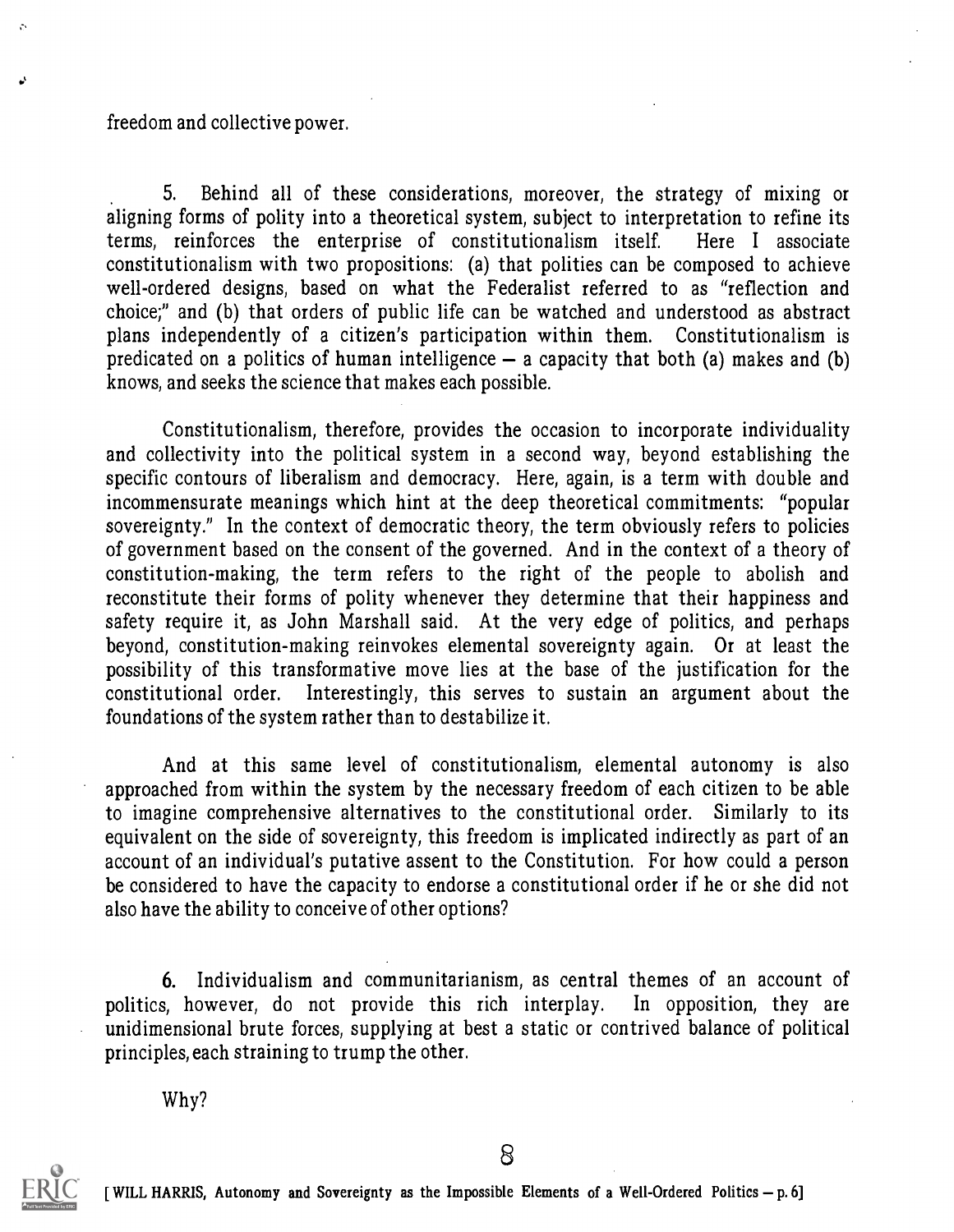In part it may be because neither provides a model for a logic of how to correlate more than one of the two elemental components of politics, at best mentioning implications of the unincluded element by sufferance or as a theoretical add-on. What is lost here is not just the overlap of two forms of polity which increase the suppleness and vocabulary of authoritative political discourse. Because individualism and communitarianism separately do not reflect the two fundamental political elements, they cannot be sufficient theoretical accounts of a sustainable political regime.

star i gjirjin

More importantly, individualism and communitarianism both operate in a sort of theoretically nostalgic way  $-$  trying to directly recapture and instantiate the conceptual origins of politics as as the very form of institutionalized public life. The thrust of each of them is to revert to one of the primordial elements itself, from inside an already established polity, partaking of their absoluteness in a way that is not tempered by accommodation of the two to each other. And in particular, for both of the political themes of individualism and communitarianism, there is an avoidance of institutionalization  $-$  which, in the cases of liberalism and democracy, works out the translation of the autonomy and sovereignty into the workable domain of regular politics. There is <sup>a</sup> strong sense that the values of either individualism or communitarianism can be rendered directly  $-$  not approximately, or mediately  $-$  as infusions into human life of a single one of the primitive elements, made all the more absolute within an existing polity. Either theme poses a recursion to nature  $-$  natural singularity or natural community  $-$  or a reversion to history, which has no need for the artifice of politics, either in the making of polity or the practice of its processes. And so, politicalness itself is at issue.

Because each of these absolute themes purports to attach to the natural principle of its character directly (though perversely through the realm of an already existing politics), they each also eliminate the dimension of constitutionalism. With this is lost the capacity for abstraction in the comparison of political practices with pre-existing constitutional design, or the competition of political models articulated as formal plans separate from nature, history, or experience. Thus two of the three levels of citizenship are given up  $-$  the constitutional interpretive and the constitutionmaking levels.

But what is left of the third, the policy-making level?

One can be a member of a communitarian entity or of a civil society. One can be person with individual rights. One can be a citizen only of a polity. Citizenship is fundamentally different from both membership and personhood. What can be seen as the difference here will show what is at stake in the abandonment or the transcendence of the political in favor of either individualism or communitarianism.

9

0



 $\ddot{\cdot}$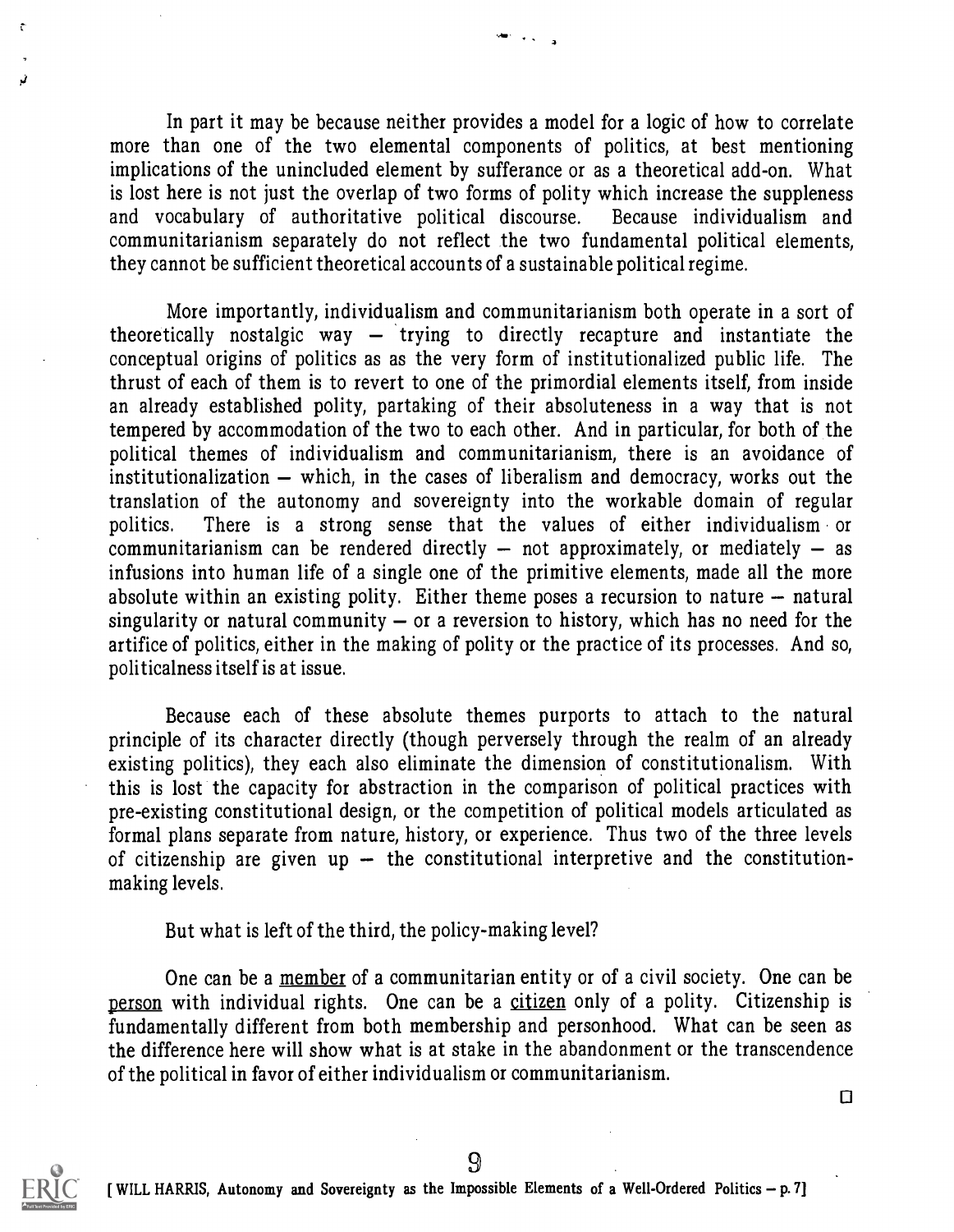| U.S. Department of Education<br>Office of Educational Research and Improvement (OERI)<br><b>Educational Resources Information Center (ERIC)</b><br><b>REPRODUCTION RELEASE</b><br>(Specific Document) |  |                          |  |  |
|-------------------------------------------------------------------------------------------------------------------------------------------------------------------------------------------------------|--|--------------------------|--|--|
| <b>I. DOCUMENT IDENTIFICATION:</b>                                                                                                                                                                    |  |                          |  |  |
|                                                                                                                                                                                                       |  |                          |  |  |
| Tille: Autenany and Sovereignty as the Impassible                                                                                                                                                     |  |                          |  |  |
| arri<br>Author(s):                                                                                                                                                                                    |  |                          |  |  |
| <b>Corporate Source:</b>                                                                                                                                                                              |  | <b>Publication Date:</b> |  |  |
|                                                                                                                                                                                                       |  |                          |  |  |

#### II. REPRODUCTION RELEASE:

In order to disseminate as widely as possible timely and significant materials of interest to the educational community, documents announced in the monthly abstract journal of the ERIC system, Resources in Education (RIE), are usually made available to users in microfiche, reproduced paper copy, and electronic/optical media, and sold through the ERIC Document Reproduction Service (EDRS) or other ERIC vendors. Credit is given to the source of each document, and, if reproduction release is granted, one of the following notices is affixed to the document.

If permission is granted to reproduce and disseminate the identified document, please CHECK ONE of the following two options and sign at the bottom of the page.



Documents will be processed as indicated provided reproduction quality permits. If permission to reproduce is granted, but neither box is checked, documents will be processed at Level 1.

'I hereby grant to the Educational Resources Information Center (ERIC) nonexclusive permission to reproduce and disseminate this document as indicated above. Reproduction from the ERIC microfiche or electronic/optical media by persons other than ERIC employees and its system contractors requires permission from the copyright holder. Exception is made for non-profit reproduction by libraries and other service agencies to satisfy information needs of educators in response to discrete inquiries.'

| <b>Sign</b><br>here→<br>please | Signatur<br>rnes                  |                        | Director, Benjand<br>لى ب    |
|--------------------------------|-----------------------------------|------------------------|------------------------------|
|                                | University<br>Pennyylvan          | Telephone: /           | <b>JFAX:</b><br>awc<br>Covel |
|                                | l'estime Department.<br>Political | <b>E-Mail Address:</b> | Date:                        |
|                                | --621.<br>$h.1$ eventi            |                        | (over)                       |